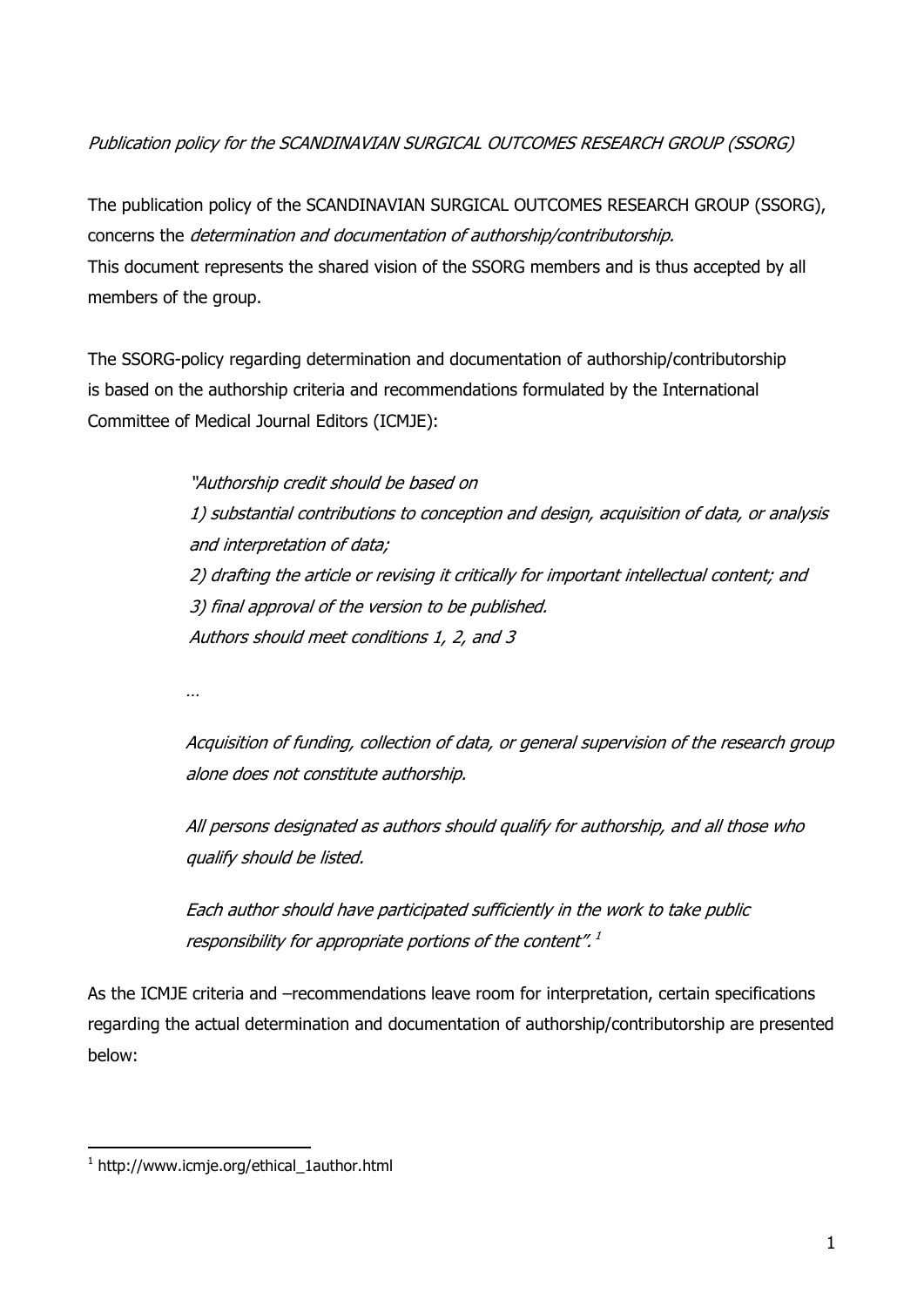## Before inclusion of the first patient a contract should be made regarding authorship

- A contract should be made stating clearly who will be first author, who will be last author, and who will be included in the writing group (see below). One investigator from each participating department should sign the contract.
- Members of the writing group are all authors on the final paper.
- Additional persons can also be authors on the paper, and it will be stated in the contract what it will take to become an author if not in the writing group. Typically this would be inclusion of a certain number of patients in the study. Such an author not in the writing group will be offered the chance to make critical revision of the manuscript draft as well as final approval. Thus, all 3 authorship criteria will then be fulfilled.
- Authorship order should also be stated in the contract. This can be determined by the relative importance of the contributions, by alphabetical order, country order, or other rules.

## The writing group

- Manuscript preparation takes place in a writing group, typically consisting of 3-5 members.
- All members of a writing group should meet ICMJE authorship criteria.
- Each writing group appoints a corresponding author, a first author and a last author.
- Each writing group appoints an author in charge of manuscript drafting (the first author on the paper).

## During manuscript preparation

- 2-3 weeks before the first manuscript draft is ready, the author in charge of manuscript drafting should notify all members of the writing group (i.e. the co-authors).
- When distributing the manuscript draft to the co-authors, it should be pointed out that each coauthor has 2 weeks to revise the manuscript draft.
- If a co-author is not able to do the revision within time, the author in charge of manuscript drafting should be notified as soon as possible.
- If a co-author does not report back, he/she should no longer be considered an author (cf. ICMJE authorship criteria 2).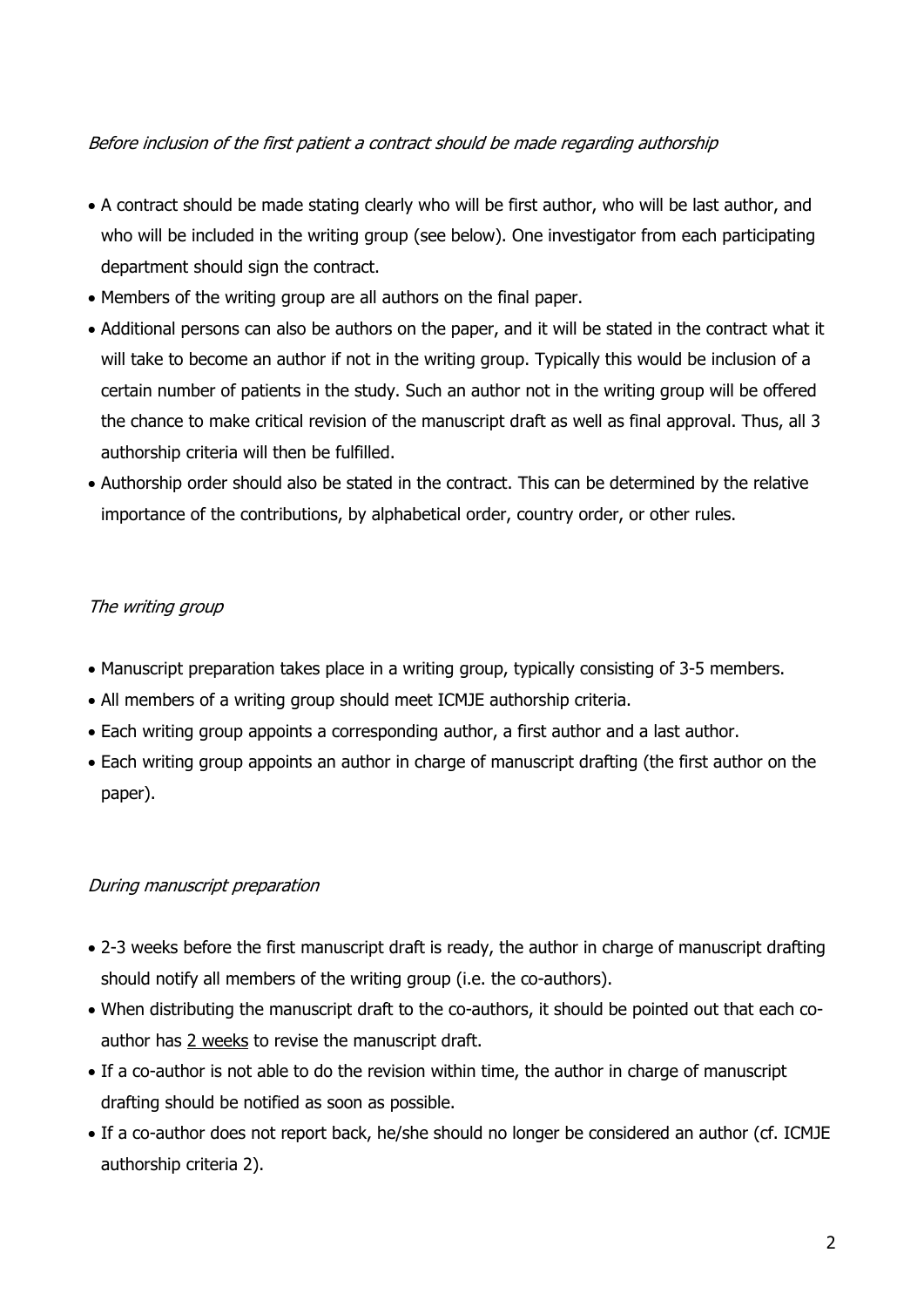- After 2 weeks, the author in charge of manuscript drafting prepares a new draft based on all coauthors' revisions
- When distributing a new manuscript draft to the co-authors, it should be pointed out that each co-author has 1 week to revise the new manuscript draft.
- If a co-author is not able to do the revision within time, the corresponding author should be notified as soon as possible.
- If an investigator did not contribute to study conception/design and/or is not member of the writing group, he/she should still be included as an author if ICMJE authorship criteria 1 is fulfilled (acquisition of data /analysis and interpretation of data).
- Regarding acquisition of data, potential authors have to include a minimum of xx patients (will be stated in the contract, see above).
- It is the responsibility of the writing group, and ultimately the last author, to make sure that all "new" authors subsequently will be able to fulfil ICMJE authorship criteria 2 and 3.

## Completing manuscript preparation: byline draw-up

- When the final manuscript is ready to be submitted, all authors should meet (can be virtually, by email) in order to align expectations regarding final byline draw-up.
- The SSORG-designation should always be part of the byline (see below)
- Authorship order and thus byline draw-up can be determined on the basis of the relative importance of each author's contributions, roles and responsibilities. It can also be a simple alphabetical order, based on number of included patients, or by other rules.
- It is the responsibility of the last author to make sure that all authors listed in the byline meet all ICMJE authorship criteria and that no one who meets the criteria are left out.
- If consensus regarding author order cannot be reached, the last author has the final word.
- Investigators not fulfilling all ICMJE authorship criteria should be mentioned in the "Acknowledgements" section.
- Contributors not fulfilling all ICMJE authorship criteria should be mentioned in the acknowledgement section.
- The byline should include all authors as well as the SSORG-designation: Author R, Author S and Author T on behalf of the SSORG.